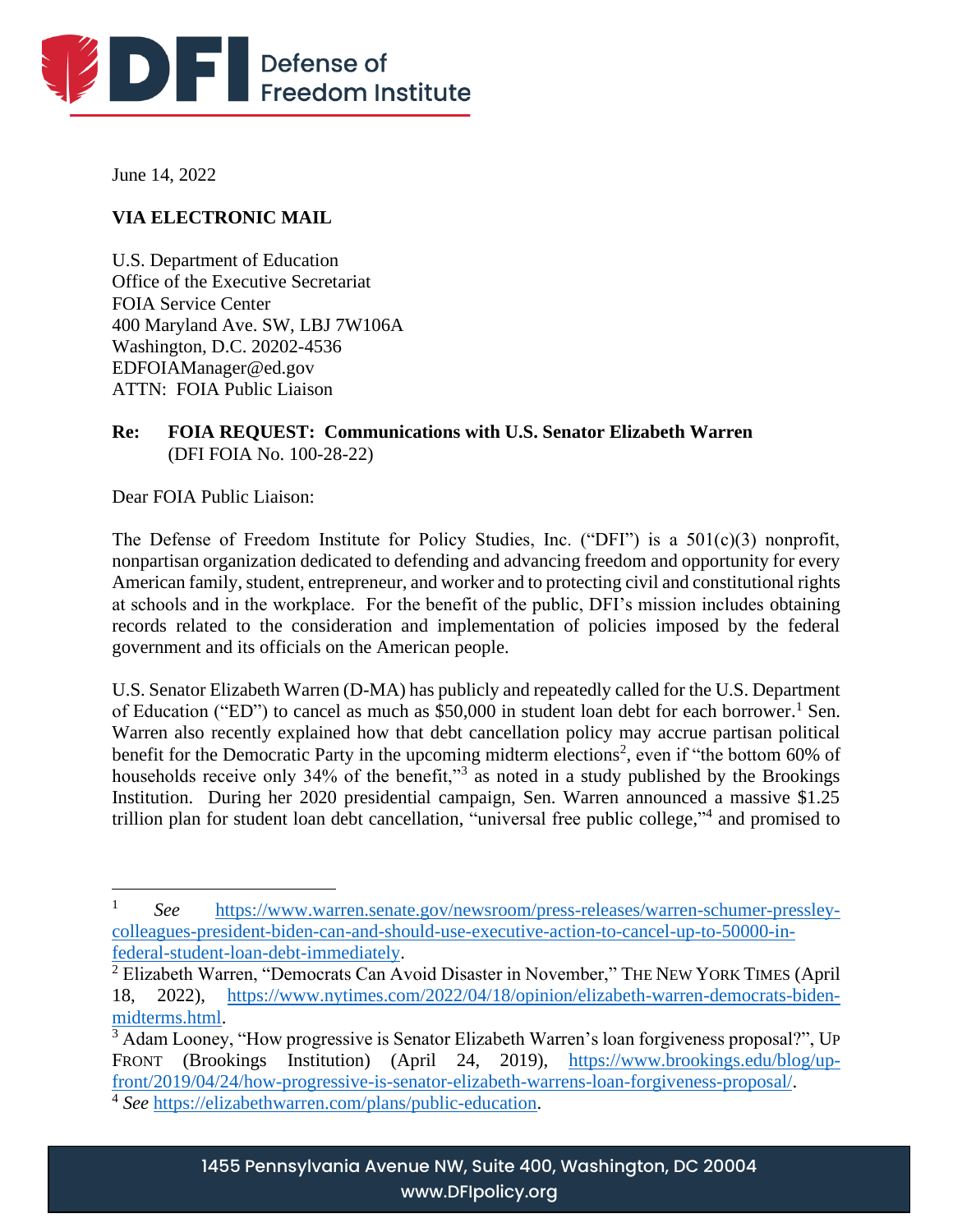

freeze federal funding of the Charter Schools Program.<sup>5</sup> Sen. Warren also opposed ED's Title IX regulations, implemented by Secretary Elisabeth DeVos in August 2020, that strengthened the due process and privacy rights of students and faculty in campus sexual assault matters.<sup>6</sup>

Although Sen. Warren's presidential effort did not succeed, many of her policy proposals have been implemented in full or in part by ED. Since January 20, 2021, ED has initiated sweeping changes to existing programs "that would constitute the largest federal investment in at least half a century" and would form a "cradle-to-college plan . . . infusing hundreds of billions of dollars into virtually every level of the system."<sup>7</sup> Proposed program expansions relate to early universal preschool,<sup>8</sup> tuition-free community college,<sup>9</sup> changing enforcement of Title IX anti-discrimination policies,  $10$  and cancellation of billions of dollars in student loan debt.  $11$ 

In fact, President Biden's press secretary recently boasted that "'[n]ot a single person in this country has paid a dime on federal student loans since the president took office."<sup>12</sup> ED has

<sup>&</sup>lt;sup>5</sup> Valerie Strauss, "Elizabeth Warren made charter school supporters mighty angry. Now they are targeting her," The Washington Post (October 30, 2019), [https://www.washingtonpost.com/education/2019/10/30/elizabeth-warren-made-charter-school](https://www.washingtonpost.com/education/2019/10/30/elizabeth-warren-made-charter-school-supporters-mighty-angry-now-they-are-targeting-her/)[supporters-mighty-angry-now-they-are-targeting-her/.](https://www.washingtonpost.com/education/2019/10/30/elizabeth-warren-made-charter-school-supporters-mighty-angry-now-they-are-targeting-her/)

<sup>6</sup> Erik Ortiz and Tyler Kingkade, "Betsy DeVos releases final changes to campus sexual assault policies," NBC NEWS (May 6, 2020), [https://www.nbcnews.com/news/us-news/betsy-devos](https://www.nbcnews.com/news/us-news/betsy-devos-releases-final-changes-campus-sexual-assault-policies-n1094491)[releases-final-changes-campus-sexual-assault-policies-n1094491.](https://www.nbcnews.com/news/us-news/betsy-devos-releases-final-changes-campus-sexual-assault-policies-n1094491)

<sup>&</sup>lt;sup>7</sup> Laura Meckler and Danielle Douglas-Gabriel, "Biden's mammoth education agenda would expand the federal role from cradle to college," WASHINGTON POST (April 21, 2021), [https://www.washingtonpost.com/education/2021/04/21/biden-education-spending-race](https://www.washingtonpost.com/education/2021/04/21/biden-education-spending-race-proposals/)[proposals/.](https://www.washingtonpost.com/education/2021/04/21/biden-education-spending-race-proposals/)

<sup>&</sup>lt;sup>8</sup> Jeff Mordock, "Biden's \$390B universal preschool plan based on troubled Head Start program," THE WASHINGTON TIMES (November 15, 2021), [https://www.washingtontimes.com/news/2021/nov/15/bidens-390-billion-universal-preschool](https://www.washingtontimes.com/news/2021/nov/15/bidens-390-billion-universal-preschool-plan-based-/)[plan-based-/.](https://www.washingtontimes.com/news/2021/nov/15/bidens-390-billion-universal-preschool-plan-based-/)

 $9$  Abigail Johnson Hess, "Here's what Biden's free community college plan would cost – and what it would save students, CNBC (July 22, 2021), [https://www.cnbc.com/2021/07/22/what-bidens](https://www.cnbc.com/2021/07/22/what-bidens-free-community-college-plan-would-cost-and-save-americans.html)[free-community-college-plan-would-cost-and-save-americans.html.](https://www.cnbc.com/2021/07/22/what-bidens-free-community-college-plan-would-cost-and-save-americans.html)

<sup>10</sup> Michael Stratford, "Biden administration expects to unveil Title IX proposals in April," POLITICO (December 15, 2021), [https://www.politico.com/news/2021/12/15/title-ix-proposals](https://www.politico.com/news/2021/12/15/title-ix-proposals-april-524871)[april-524871.](https://www.politico.com/news/2021/12/15/title-ix-proposals-april-524871)

<sup>&</sup>lt;sup>11</sup> Zach Friedman, "Biden Has Cancelled \$15 Billion of Student Loans," FORBES (January 26, 2022), [https://www.forbes.com/sites/zackfriedman/2022/01/26/biden-has-cancelled-15-billion](https://www.forbes.com/sites/zackfriedman/2022/01/26/biden-has-cancelled-15-billion-of-student-loans/?sh=25ba86b77fa5)[of-student-loans/?sh=25ba86b77fa5.](https://www.forbes.com/sites/zackfriedman/2022/01/26/biden-has-cancelled-15-billion-of-student-loans/?sh=25ba86b77fa5)

 $\frac{12}{12}$  Annie Nova, "Biden administration signals a decision on student loan forgiveness could come soon, CNBC (April 27, 2022), [https://www.cnbc.com/2022/04/27/administration-signals-student](https://www.cnbc.com/2022/04/27/administration-signals-student-loan-forgiveness-decision-may-come-soon.html)[loan-forgiveness-decision-may-come-soon.html.](https://www.cnbc.com/2022/04/27/administration-signals-student-loan-forgiveness-decision-may-come-soon.html)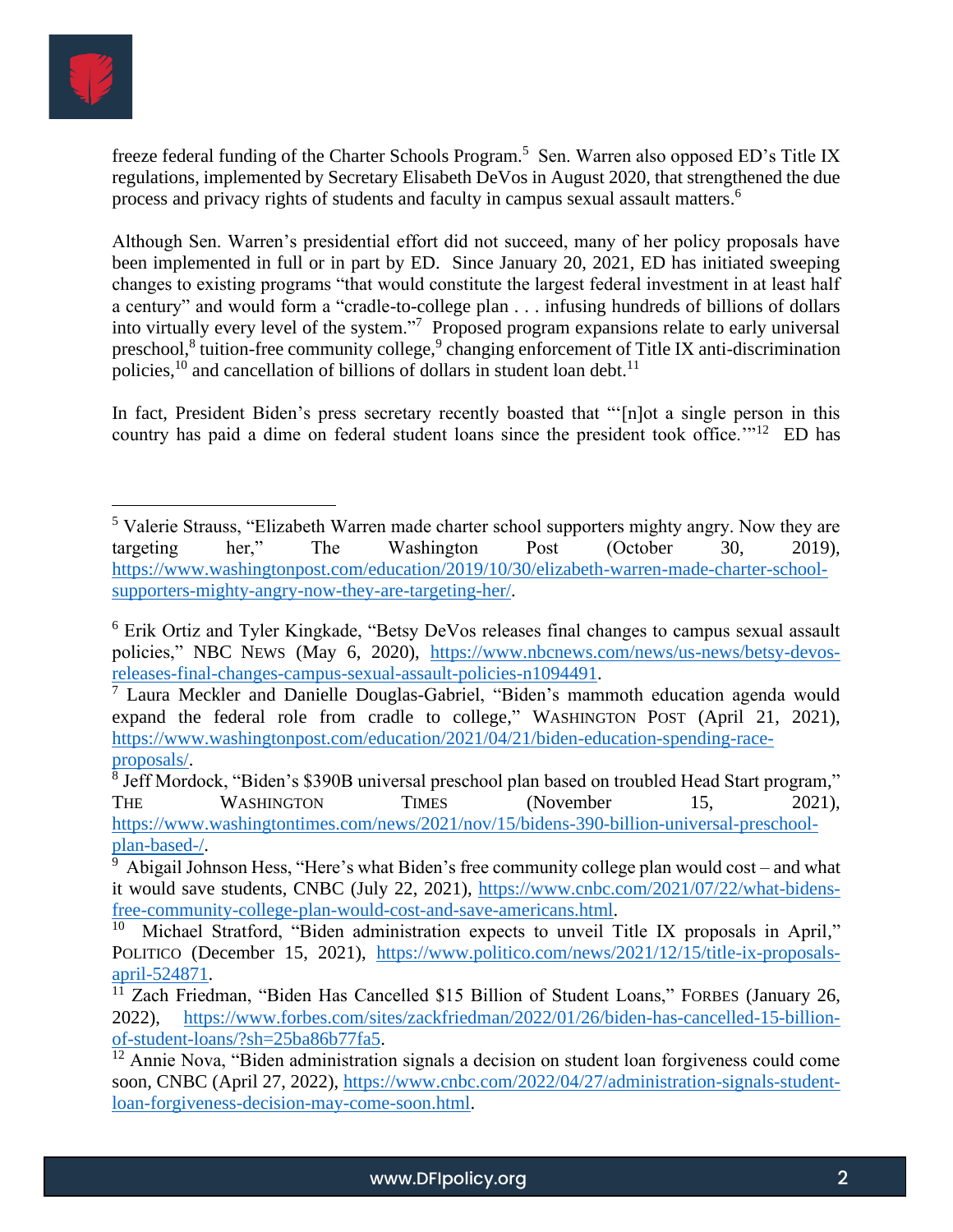

initiated unilateral "elimination" of student loan debt<sup>13</sup> and has repeatedly suspended its obligation to collect student loan debt.<sup>14</sup> On June 1, 2022, ED announced the "largest-ever loan forgiveness" of approximately \$5.8 billion in student loan debt, affecting about 560,000 borrowers.<sup>15</sup> ED's student loan debt policies, potentially involving more than \$1.75 trillion,<sup>16</sup> affect millions of students, borrowers, lenders, families, and taxpayers.

ED's radical policy changes appear in many respects to largely reflect Sen. Warren's education plan. Notably, Sen. Warren's access to Secretary Cardona on policy matters has included the Secretary's participation in a roundtable discussion with her and Sen. Chuck Schumer<sup>17</sup> and successful placement of policy allies in critical Departmental positions.<sup>18</sup>

To understand the impact of Sen. Warren and her staff on ED's policy changes, DFI requests records of communications between Senator Warren, her official staff, and particular ED officials since January 20, 2021.

Pursuant to the Freedom of Information Act (FOIA), 5 U.S.C. § 552 *et seq*. and the implementing regulations of ED, 34 C.F.R. Part 5 ("Availability of Information to the Public"), DFI makes the following request for provision of records within your possession and/or control:

<sup>&</sup>lt;sup>13</sup> Nancy Cook, Jarrell Dillard, and Emma Kinery, "Biden Eyes Student-Loan Forgiveness Starting at \$10,000," BLOOMBERG (April 29, 2022), [https://www.bloomberg.com/news/articles/2022-04-](https://www.bloomberg.com/news/articles/2022-04-29/biden-eyes-targeted-student-loan-forgiveness-starting-at-10-000) [29/biden-eyes-targeted-student-loan-forgiveness-starting-at-10-000.](https://www.bloomberg.com/news/articles/2022-04-29/biden-eyes-targeted-student-loan-forgiveness-starting-at-10-000)

<sup>&</sup>lt;sup>14</sup> Zach Friedman, "Education Department Halts Collection Action on Student Loans Through November," FORBES (February 17, 2022), [https://www.forbes.com/sites/zackfriedman/2022/02/17/education-department-halts-collection](https://www.forbes.com/sites/zackfriedman/2022/02/17/education-department-halts-collection-of-student-loans-through-november/?sh=43e02a6c38f7)[of-student-loans-through-november/?sh=43e02a6c38f7.](https://www.forbes.com/sites/zackfriedman/2022/02/17/education-department-halts-collection-of-student-loans-through-november/?sh=43e02a6c38f7)

<sup>&</sup>lt;sup>15</sup> Zoe Richards, "Education Department to cancel \$5.8B in debt for students of Corinthian Colleges," NBC NEWS (June 1, 2022), [https://www.nbcnews.com/politics/white-house/education](https://www.nbcnews.com/politics/white-house/education-department-cancel-58-billion-debt-students-corinthian-colleg-rcna31560)[department-cancel-58-billion-debt-students-corinthian-colleg-rcna31560.](https://www.nbcnews.com/politics/white-house/education-department-cancel-58-billion-debt-students-corinthian-colleg-rcna31560)

<sup>&</sup>lt;sup>16</sup> Emma Kinery and Alex Tanzi, "Biden's \$1.75 Trillion Student Debt Problem by the Numbers," TIME (April 30, 2022), [https://time.com/6172402/biden-student-debt-problem/.](https://time.com/6172402/biden-student-debt-problem/)

<sup>17</sup> *See* [https://www.ed.gov/news/press-releases/secretary-education-joins-senator-elizabeth](https://www.ed.gov/news/press-releases/secretary-education-joins-senator-elizabeth-warren-and-senator-chuck-schumer-roundtable-discussion-student-loan-borrowers-and-advocates)[warren-and-senator-chuck-schumer-roundtable-discussion-student-loan-borrowers-and](https://www.ed.gov/news/press-releases/secretary-education-joins-senator-elizabeth-warren-and-senator-chuck-schumer-roundtable-discussion-student-loan-borrowers-and-advocates)[advocates.](https://www.ed.gov/news/press-releases/secretary-education-joins-senator-elizabeth-warren-and-senator-chuck-schumer-roundtable-discussion-student-loan-borrowers-and-advocates)

<sup>&</sup>lt;sup>18</sup> Ayelet Sheffey, "Biden's Education Dept. just hired Elizabeth Warren's student-loans expert, who studied predatory lending at Harvard," BUSINESS INSIDER (July 6, 2021), [https://www.businessinsider.com/biden-education-department-toby-merrill-predatory-student-](https://www.businessinsider.com/biden-education-department-toby-merrill-predatory-student-loans-elizabeth-warren-2021-7)

[loans-elizabeth-warren-2021-7;](https://www.businessinsider.com/biden-education-department-toby-merrill-predatory-student-loans-elizabeth-warren-2021-7) Azmi Haroun, "Biden administration taps Warren ally to lead Office of Federal Student Aid, a promising sign for efforts to wipe out student debt," BUSINESS INSIDER (May 4, 2021)[, https://www.businessinsider.in/politics/world/news/biden-administration](https://www.businessinsider.in/politics/world/news/biden-administration-taps-warren-ally-to-lead-office-of-federal-student-aid-a-promising-sign-for-efforts-to-wipe-out-student-debt/articleshow/82381044.cms)[taps-warren-ally-to-lead-office-of-federal-student-aid-a-promising-sign-for-efforts-to-wipe-out](https://www.businessinsider.in/politics/world/news/biden-administration-taps-warren-ally-to-lead-office-of-federal-student-aid-a-promising-sign-for-efforts-to-wipe-out-student-debt/articleshow/82381044.cms)[student-debt/articleshow/82381044.cms.](https://www.businessinsider.in/politics/world/news/biden-administration-taps-warren-ally-to-lead-office-of-federal-student-aid-a-promising-sign-for-efforts-to-wipe-out-student-debt/articleshow/82381044.cms)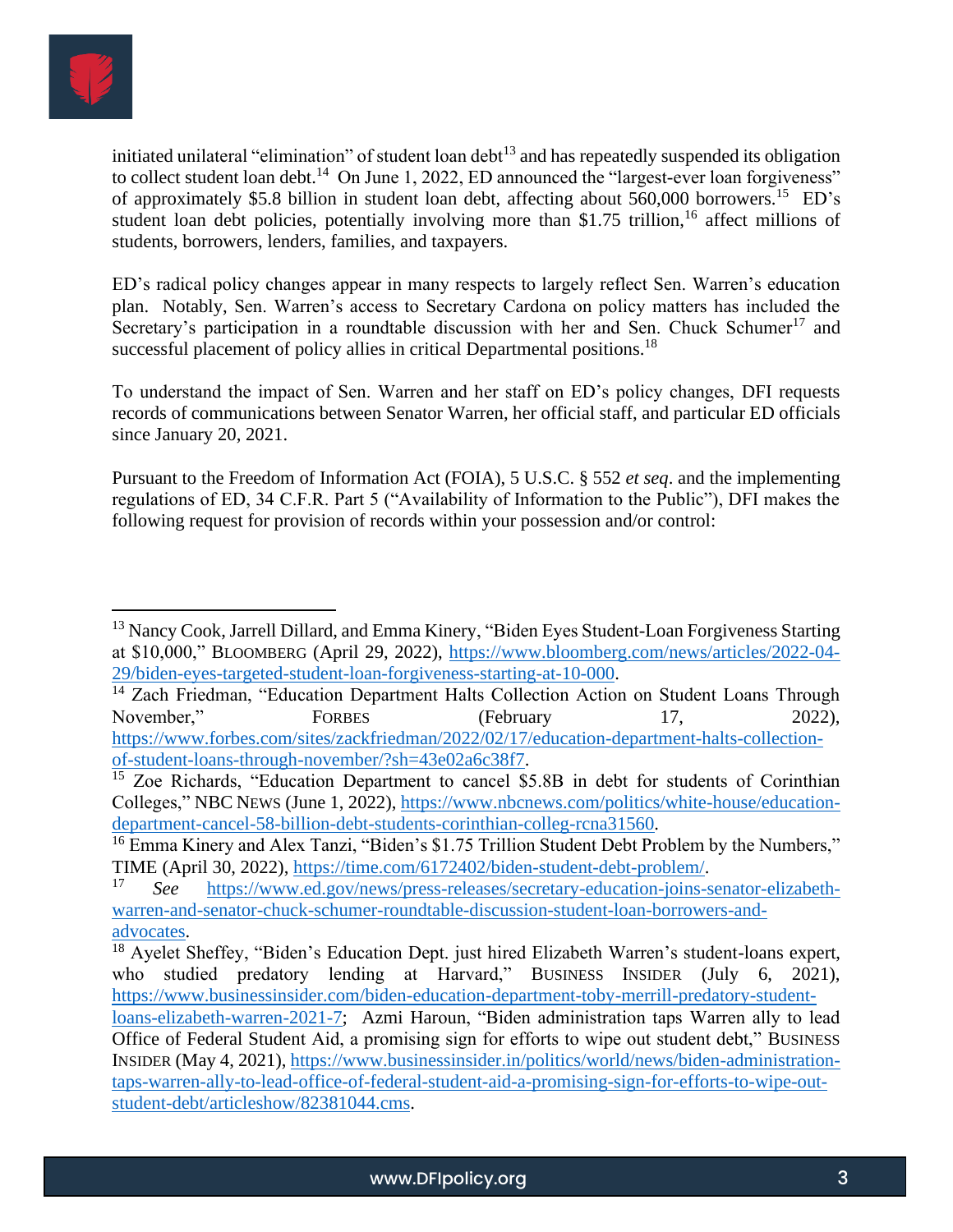

### **Requested Records**

DFI requests that ED produce the following records within twenty (20) business days as required by statute:

1. All records of communications, including but not limited to electronic mail ("email"), email attachments, texts, letters, memoranda, calendar invitations, calendar entries, meeting notices, meeting agendas, draft legislation, talking points, and other documentation of communications including written summaries thereof (see Custodians, *infra*), with U.S. Senator Elizabeth Warren and her current and former staff, including any person using an email address ending in warren.senate.gov, from January 20, 2021, through the date the search is conducted.

#### **Custodians**

The search for records described in Item 1 should be limited to "ED officials" within the Office of the Secretary, Office of Legislation and Congressional Affairs, and Office of the General Counsel, who are classified as any of the following or referenced with the following job titles:

- a. "PAS" (Presidential Appointments Requiring Senate Confirmation)
- b. "PA" (Presidential Appointments Not Requiring Senate Confirmation)
- c. "NC-SES" (Non-Career Senior Executive Service)
- d. "SC" (Schedule C Confidential or Policymaking Positions)
- e. Any employee of whatever classification working in the Office of Legislation and Congressional Affairs
- f. Chief Operating Officer, Federal Student Aid
- g. Deputy Chief Operating Officer, Federal Student Aid
- h. Chief Enforcement Officer, Federal Student Aid
- i. Chief Financial Officer, Federal Student Aid
- j. Executive Assistant to the Chief Operating Officer, Federal Student Aid
- k. Chief of Staff, Federal Student Aid
- l. Senior Advisor for Management, Federal Student Aid
- m. Senior Advisor, Federal Student Aid
- n. Ombudsman, Federal Student Aid
- o. Congressional Team Lead, Federal Student Aid

#### **Definitions**

Absent contrary statutory directives, words and phrases contained herein should be accorded their usual, plain, and ordinary meaning. Please note the following statutory definition:

**"Records"** are defined at 44 U.S.C. § 3301(a)(1-2) as including "all recorded information, regardless of form or characteristics, made or received by a Federal agency under Federal law or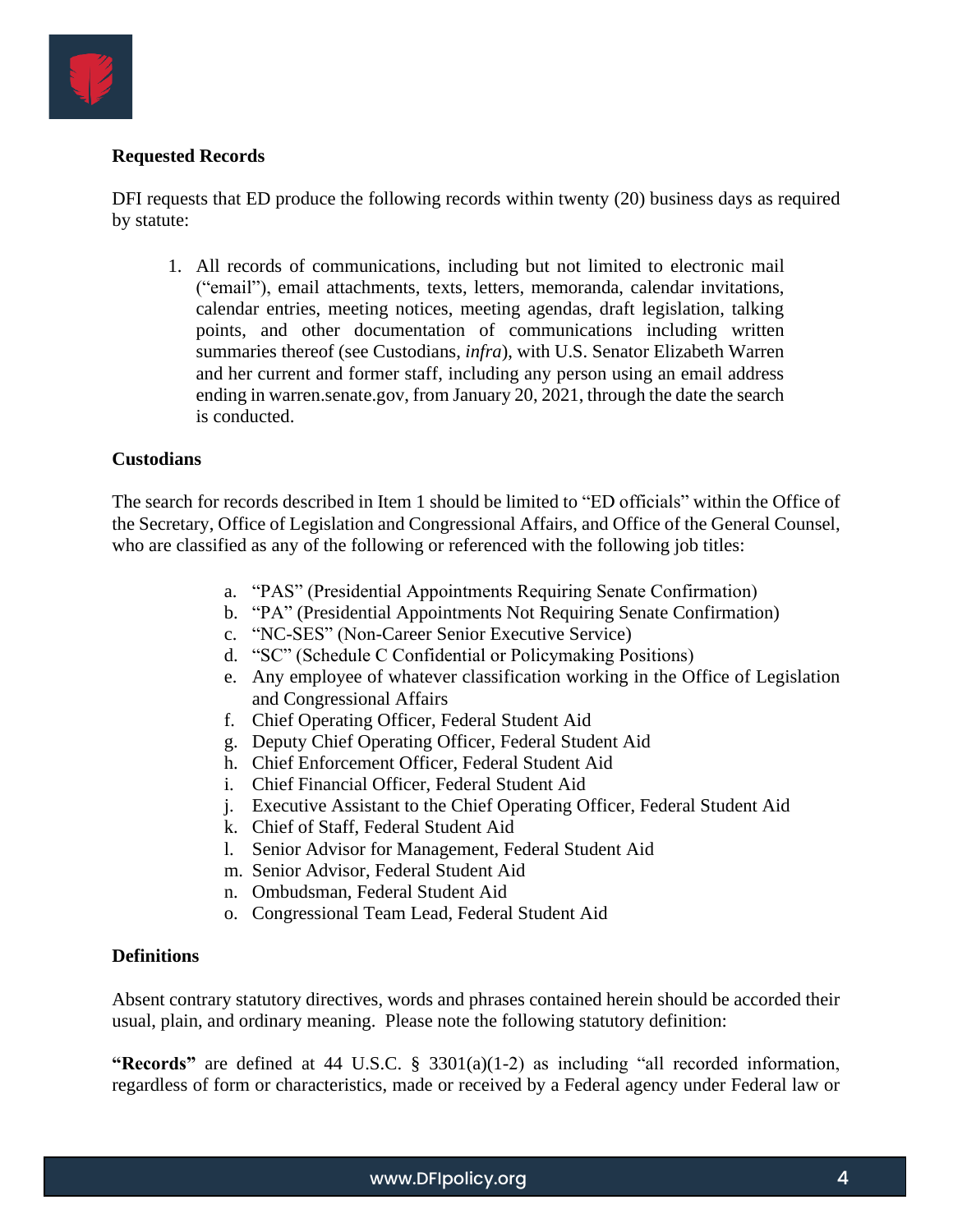

in connection with the transaction of public business and preserved or appropriate for preservation by that agency or its legitimate successor as evidence of the organization, functions, policies, decisions, procedures, operations, or other activities of the United States Government or because of the informational value of data in them" and further "includes all traditional forms of records, regardless of physical form or characteristics, including information created, manipulated, communicated, or stored in digital or electronic form, such as emails, text messages or other direct messaging systems (such as iMessage, WhatsApp, Signal, or Twitter direct messages), voice mail messages, instant messaging systems such as Lync or ICQ, and shared messages systems such as Slack.

### **Identification and Production of the Requested Records**

FOIA imposes a burden on ED, as a covered agency under 5 U.S.C. § 551(1), to timely disclose requested agency records to the requestor<sup>19</sup> if  $ED(1)$  created or obtained the requested materials, and, (2) is "in control of the requested materials at the time the FOIA request [was] made."<sup>20</sup> Upon request, ED must "promptly" make the requested records available to the requester.<sup>21</sup> Notably, covered agency records include materials provided to ED by both private and governmental organizations.<sup>22</sup> Upon receipt of a FOIA request that "reasonably" describes the records sought and is in compliance with ED's published rules regarding the time, place, any fees, and procedures to be followed,<sup>23</sup> ED must conduct a search calculated to find responsive records in ED's control at the time of the request.<sup>24</sup> In addition, the records produced by ED are required to be provided in "any form or format requested . . . if the record is readily reproducible by the agency in that form or format."<sup>25</sup>

Upon receipt of this request, ED has twenty business days to "determine . . . whether to comply with [the] request" and "shall immediately notify" the requester of its determination and the reasons therefor," the right to seek assistance from the agency's FOIA public liaison, and the requester's right to appeal any "adverse determination" by ED.<sup>26</sup>

Consistent with FOIA guidelines, DFI requests the following regarding the provision of the requested records:

<sup>&</sup>lt;sup>19</sup> FOIA requires the disclosure of nonexempt agency records to any person, which includes an individual, partnership, corporation, association, or public or private organization other than an agency. 5 U.S.C. § 551(2).

<sup>20</sup> *Department of Justice (DOJ) v. Tax Analysts*, 492 U.S. 136 at 144-45 (1989).

<sup>&</sup>lt;sup>21</sup> 5 U.S.C. § 552(a)(3)(A).

<sup>22</sup> *Id*. at 144.

 $23$  5 U.S.C. § 552(a)(3)(A)(i).

<sup>24</sup> *Wilbur v. C.I.A.*, 355 F.3d 675, 678 (D.C. Cir. 2004).

 $25$  5 U.S.C. § 552(a)(3)(B).

<sup>&</sup>lt;sup>26</sup> 5 U.S.C. § 552(a)(6)(A)(i).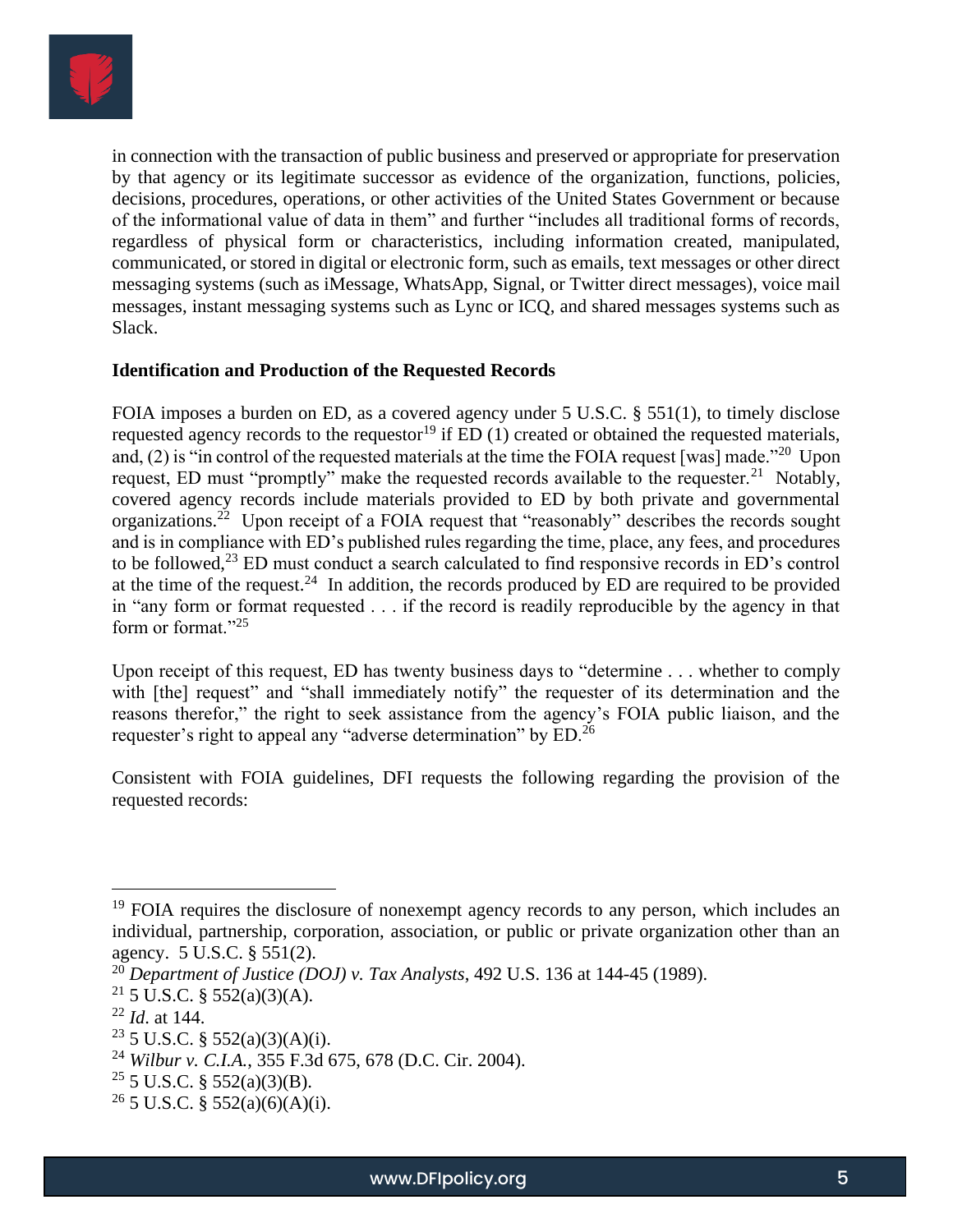

- ED should immediately act to protect and preserve all records potentially responsive to this request, notifying any and all responsible officials of this preservation request and verifying full compliance with the preservation request. This matter may be subject to litigation, making the immediate initiation of a litigation hold on the requested materials necessary.
- ED should search all record systems that may contain responsive records, promptly consulting with its information technology (IT) officials to ensure the completeness of the records search by using the full range of ED's IT capabilities to conduct the search. To constitute an adequate search for responsive records, ED should not rely solely on a search of a likely custodian's files by the custodian or representations by that likely custodian, but should conduct the search with applicable IT search tools enabling a full search of relevant agency records, including archived records, without reliance on a likely custodian's possible deletion or modification of responsive records.
- ED should search all relevant records and information retention systems (including archived recorded information systems) which may contain records regarding ED's business operations. Responsive records include official business conducted on unofficial systems which may be stored outside of official recording systems and are subject to FOIA. ED should directly inquire, as part of its search, if likely custodians have conducted any such official business on unofficial systems and should promptly and fully acquire and preserve those records as ED's official records. Such unofficial systems include, but are not limited to, governmental business conducted by employees using personal emails, text messages or other direct messaging systems (such as iMessage, WhatsApp, Signal, or Twitter direct messages), voice mail messages, instant messaging systems such as Lync or ICQ, and shared messages systems such as Slack. Failure to identify and produce records responsive to this request from such unofficial systems would constitute a knowing concealment by ED calculated to deflect its compliance with FOIA's requirements.
- ED should timely provide entire records responsive to this request, broadly construing what information may constitute a "record" and avoiding unnecessarily omitting portions of potentially responsive records as they may provide important context for the requested records (*e.g.,* if a particular email is clearly responsive to this request, the response to the request should include all other emails forming the email chain, to include any attachments accompanying the emails).
- ED should narrowly construe and precisely identify the statutory basis for any constraint which it believes may prevent disclosure.
- If ED determines that any portions of otherwise responsive records are statutorily exempt from disclosure, DFI requests that ED disclose reasonably segregable portions of the records.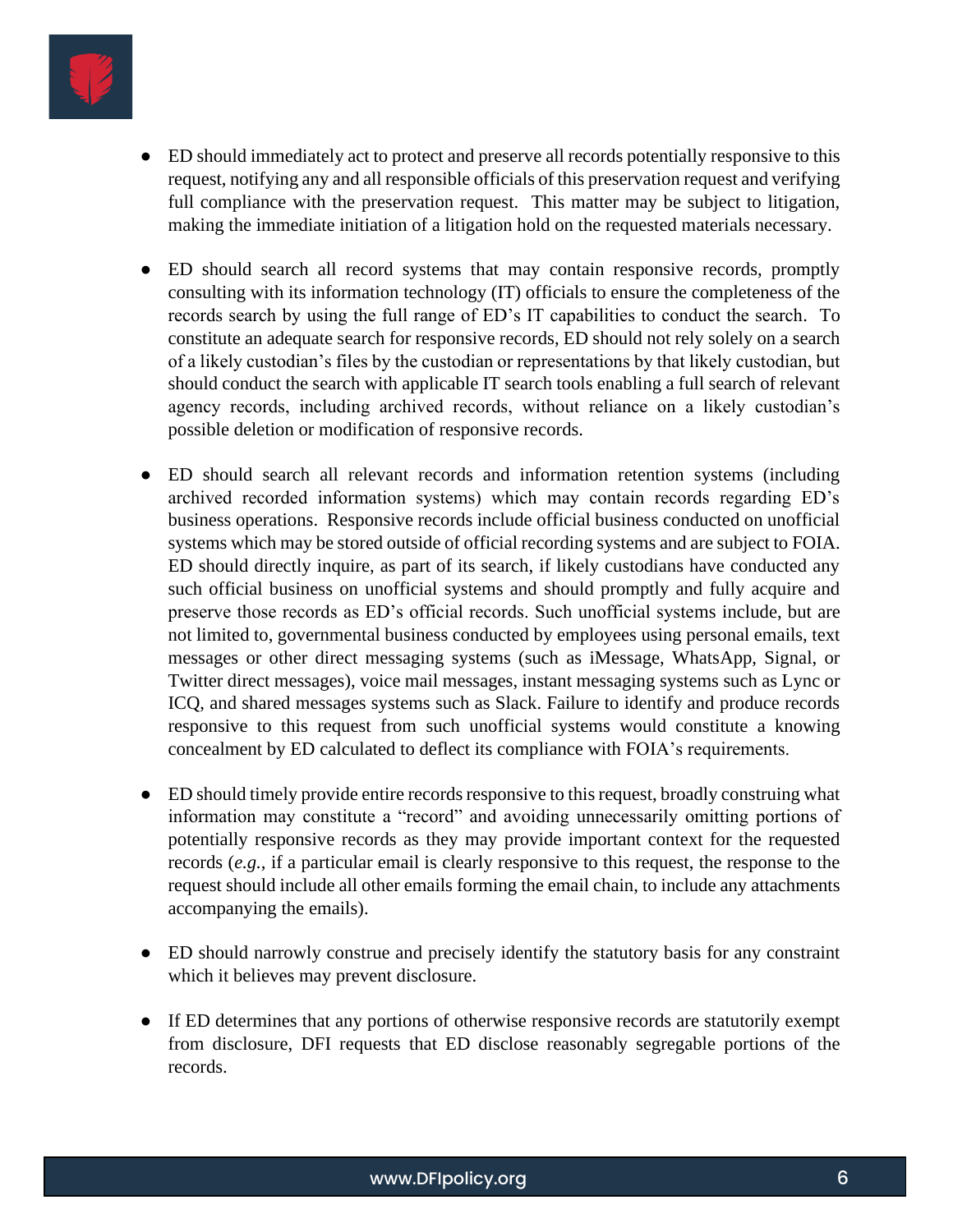

- For any responsive records withheld in whole or part by ED, ED should provide a clear and precise enumeration of those records in index form presented with sufficient specificity "to permit a reasoned judgment as to whether the material is actually exempt under  $F O I A''^{27}$  and provide a sufficiently detailed justification and rationale for each nondisclosure and the statutory exemption upon which the non-disclosure relies.
- Please provide responsive records in electronic format by email, native format by mail, or PDF or TIH format on a USB drive. If it helps speed production and eases ED's administrative burden, DFI welcomes provision of the records on a rolling basis. Responsive records sent by mail should be addressed to the Defense of Freedom Institute for Policy Studies, 1455 Pennsylvania Avenue NW, Suite 400, Washington, D.C. 20004.

## **Fee Waiver Request**

Pursuant to 5 U.S.C. § 552(a)(4)(A)(iii) and 34 C.F.R. § 5.33 and 34 C.F.R. § 5.32(b)(1)(ii), DFI requests a waiver of all fees associated with this FOIA request for agency records.

### **Disclosure of the requested records is in the public interest.**

Disclosure of the requested records is in the public interest because it is likely to contribute significantly to public understanding of the operations or activities of the government and because disclosure of the information contained within the requested records is not primarily in the commercial interests of DFI.

The disclosed materials are likely to contribute significant information to the public's understanding of the involvement and impact of a particular United States Senator and her official staff in the formulation of important ED policy matters that are highly relevant to the interests of students, families, and taxpayers. Disclosure of the requested materials will illuminate ED's policies and planning (*e.g*., rulemaking and enforcement decisions). Further, the requested information does not otherwise appear to be in the public domain (in duplicative or substantially identical form).

Provision of the requested records will not commercially benefit DFI (a nonprofit, nonpartisan organization interested in the transparency of ED operations and governance), but will benefit the general public and other groups and entities with non-commercial interests in ED's operations and governance.

DFI will review and analyze the requested records and make the records and analyses available to the general public and other interested groups through publication on DFI's website and social media platforms such as Facebook and Twitter (distribution functions it has already demonstrated a capacity to provide since its formation in September 2021, including a detailed news story on

<sup>27</sup> *Founding Church of Scientology v. Bell*, 603 F.2d 945, 949 (D.C. Cir. 1979).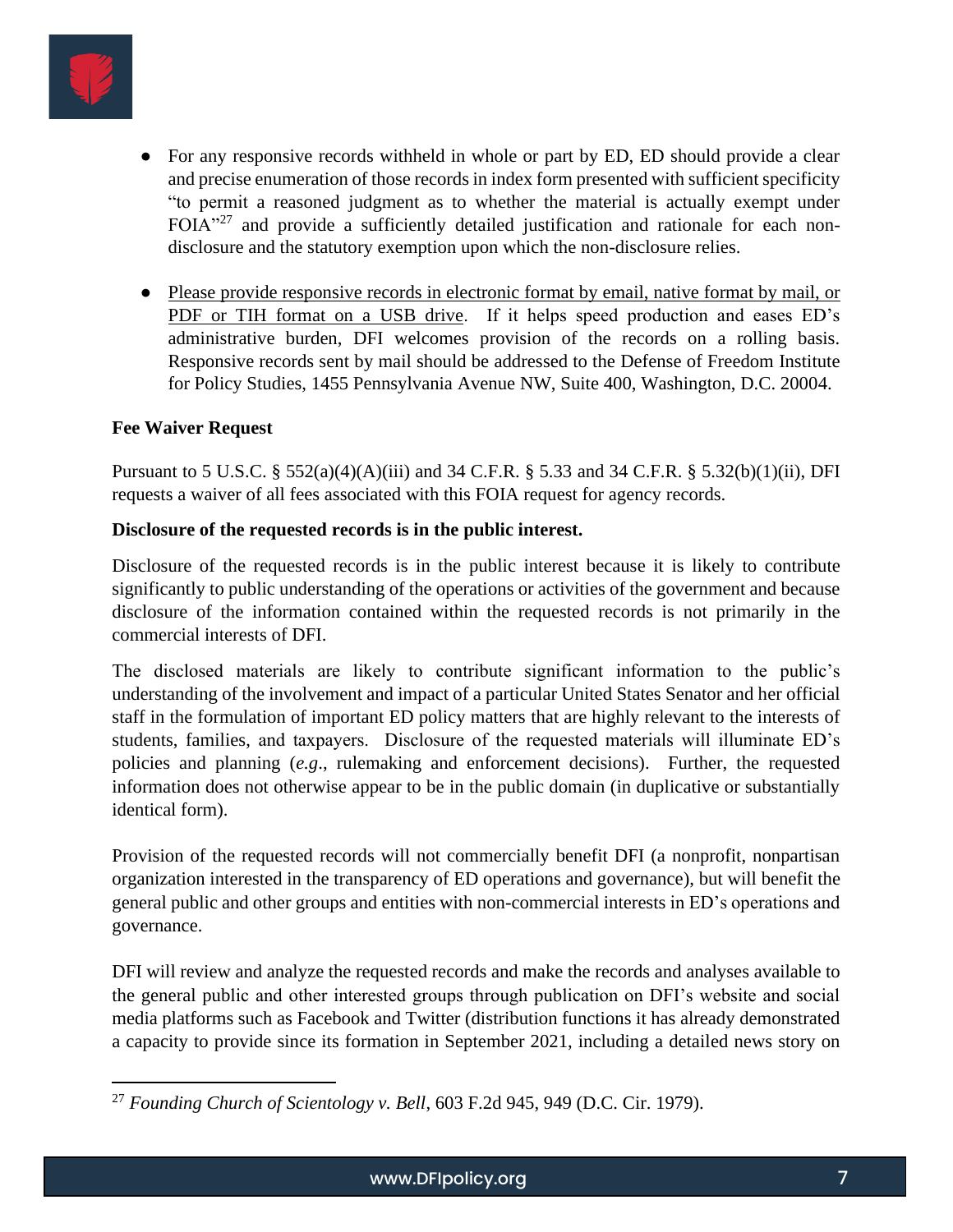

ED policies widely distributed by one of the nation's largest news providers in February 2022 and more recently, a March 2022 analysis of DOJ policies distributed by a leading news magazine. DFI personnel also frequently offer commentary and analyses on radio and television news programs and in various public forums).

Federal law makes clear that when the disclosure is in the public interest and the information contained within the disclosed records is not primarily in the commercial interests of the requester (here, DFI), statutory fee waiver is appropriate.

## **DFI is a representative of the news media.**

In addition to the fee waiver request based upon the public interest, DFI also requests a fee waiver on the basis that DFI is a **representative of the news media**, pursuant to 5 U.S.C. § 552(a)(4)(A)(iii) and 34 C.F.R. § 5.32(b)(1)(ii).

FOIA (as amended) provides that a representative of the news media is "any person or entity that gathers information of potential interest to a segment of the public, uses its editorial skills to turn the raw materials into a distinct work, and distributes that to an audience."<sup>28</sup> DFI provides exactly this service to the general public and other audiences with an interest in those materials and analyses. Upon receipt of the requested materials from ED, DFI will review and analyze those materials and will extract and otherwise distill particularly useful information from those materials for the benefit of the general public and other interested audiences.

DFI will provide its analyses to the general public and other interested audiences through publication on DFI's website and social media platforms such as Facebook and Twitter (distribution functions it has already demonstrated a capacity to provide since its formation in September 2021, including a detailed news story on ED policies widely distributed by one of the nation's largest news providers in February 2022 and more recently, a March 2022 analysis of DOJ policies distributed by a leading news magazine. DFI personnel have also offered commentary and analyses on radio news programs and in various public forums).

As a qualified non-commercial public education and news media requester with demonstrated ability to review and analyze publicly-available information and to provide insight regarding that information, DFI is thus entitled to a fee waiver under FOIA as a representative of the news media.

## **Conclusion**

The subject of this request regards identifiable operations and activities of ED and, more specifically, the involvement and impact of a particular United States Senator and her official staff

<sup>28</sup> *See Cause of Action v. FTC,* 799 F.3d 1108, at 1115-16 (D.C. Cir. 2015).